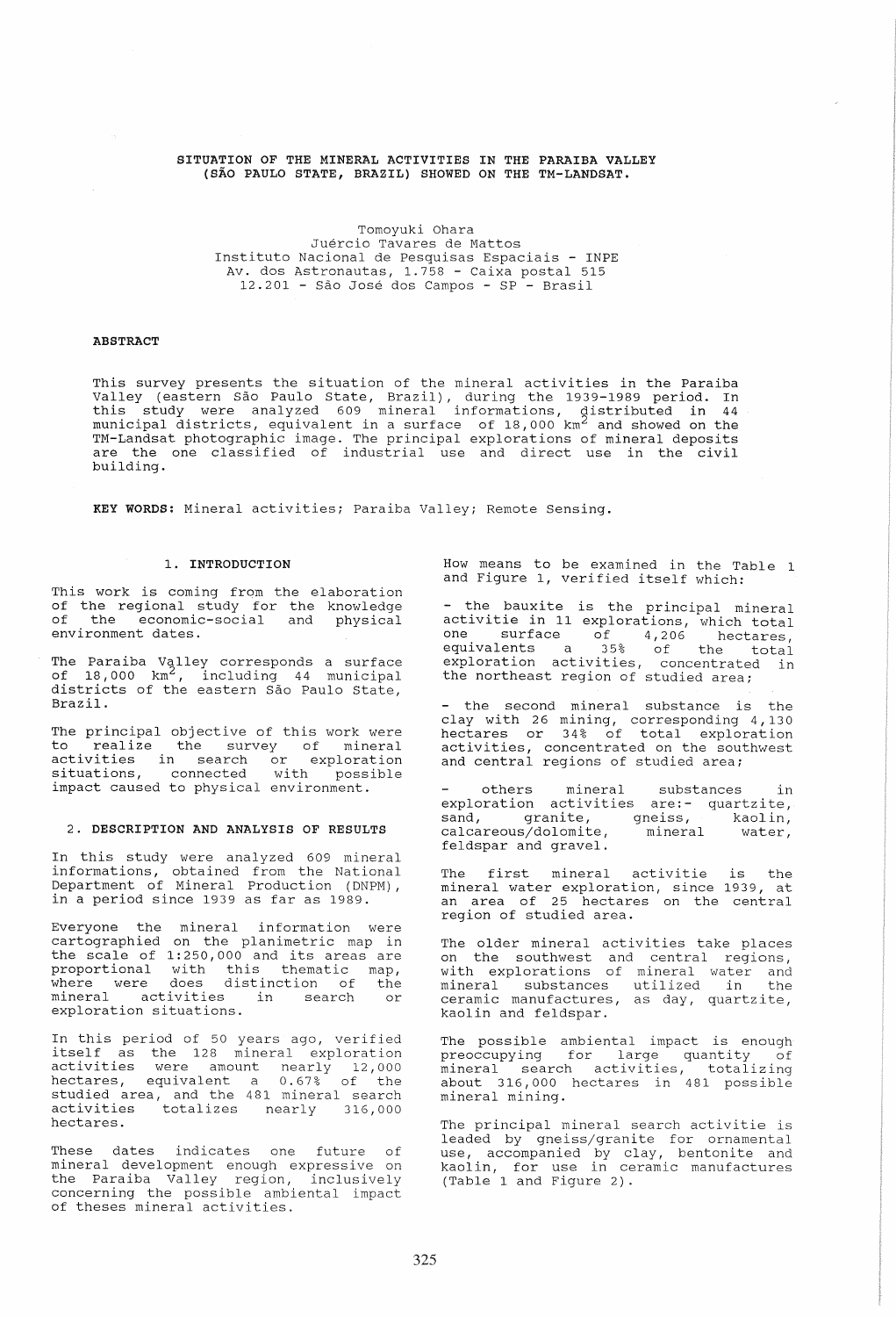| <b>MINERAL SUBSTANCE</b>                                              | SEARCH ACTIVITIES                                                               |                       | <b>MINERAL EXPLORATIONS</b>   |                                    |
|-----------------------------------------------------------------------|---------------------------------------------------------------------------------|-----------------------|-------------------------------|------------------------------------|
|                                                                       | <b>NUMBER</b>                                                                   | <b>HECTARES</b>       | <b>NUMBER</b>                 | <b>HECTARES</b>                    |
|                                                                       | 4                                                                               | 6,636.08              | $\blacksquare$                |                                    |
| Apatite (ap)<br>Argillite (agl)                                       | 4                                                                               | 2,952.76              |                               |                                    |
| Bauxite (bx)                                                          | 21                                                                              | 12,132.41             | 9                             | 3,271.37                           |
| Bauxite + industrial clay +                                           |                                                                                 |                       |                               |                                    |
| kaolin (bx, ag, ki)                                                   | 1                                                                               | 164.75                |                               |                                    |
| Bauxite + kaolin $(bx, ki)$                                           | $\blacksquare$                                                                  |                       | 1                             | 40.00                              |
| Bauxite + quartzite $(bx, qzt)$                                       | $\hskip1.6pt\hskip1.6pt\hskip1.6pt\hskip1.6pt\hskip1.6pt\hskip1.6pt\hskip1.6pt$ |                       | $\mathbf{1}$<br>$\frac{1}{2}$ | 895.50                             |
| Bentonite (bt)<br>Bentonitic clay (agb)                               | 35<br>3                                                                         | 26,342.66<br>2,081.60 | 3                             | 704.39                             |
| Calcareous (cal)                                                      | 11                                                                              | 8,897.82              | 1                             | 52.00                              |
| Calcareous + dolomite (cal,do)                                        | $\blacksquare$                                                                  |                       | $\overline{c}$                | 70.44                              |
| Charnockite (ch)                                                      | 20                                                                              | 7,267.43              | $\blacksquare$                | $\qquad \qquad \blacksquare$       |
| Clay (aga)                                                            | 4                                                                               | 19.34                 | 5                             | 73.22                              |
| $Clay + sand (aga, aa)$                                               | 1                                                                               | 29.75                 | $\qquad \qquad \blacksquare$  | $\blacksquare$                     |
| Columbite (Nb)                                                        | $\overline{\mathbf{c}}$<br>5                                                    | 1,875.00<br>3,207.57  | $\blacksquare$<br>5           | $\overline{\phantom{a}}$<br>132.35 |
| Dolomite (do)<br>Dolomite + quartzite $(do, qzt)$                     | $\overline{2}$                                                                  | 563.23                | -                             |                                    |
| Feldspar (fd)                                                         | 10                                                                              | 5,370.15              |                               |                                    |
| Feldspar + industrial granite +                                       |                                                                                 |                       |                               |                                    |
| quartz (fd, qri, qz)                                                  | $\mathbf{1}$                                                                    | 87.63                 |                               |                                    |
| Feldspar + mica $(fd, mi)$                                            | $\overline{\mathbf{c}}$                                                         | 1,425.00              |                               |                                    |
| Feldspar + mica + quartz $(fd,mi,qz)$                                 | 3                                                                               | 2,117.79              |                               |                                    |
| Feldspar + quartz $(fd, qz)$                                          | 1                                                                               | 10.00                 |                               |                                    |
| Feldspar + quartz + granite +                                         |                                                                                 |                       | 1                             | 68.76                              |
| kaolin (fd,qz,gr,ki)<br>Feldspar + quartzite $(fd, qzt)$              | -<br>$\overline{2}$                                                             | 100.00                |                               |                                    |
| Fire clay (agr)                                                       | 19                                                                              | 10,974.48             | 4                             | 528.64                             |
| Gneiss (gn)                                                           | 12                                                                              | 5,211.19              | 10                            | 494.96                             |
| Gneiss + granite $(gn, gr)$                                           | $\blacksquare$                                                                  |                       | 1                             | 40.60                              |
| Gold (Au)                                                             | 4                                                                               | 2,915.07              | $\qquad \qquad \blacksquare$  |                                    |
| Granite (gr)                                                          | 61                                                                              | 31,719.57             | 18                            | 548.27                             |
| Granite + gravel $(gr, c)$                                            | 1                                                                               | 1,000.00              | $\blacksquare$                |                                    |
| Granodiorite (gd)                                                     | 1<br>$\mathbf{1}$                                                               | 892.53                | $\overline{\phantom{a}}$<br>- |                                    |
| Granulite (gl)<br>Graphite (C)                                        | $\overline{a}$                                                                  | 46.69<br>1,999.82     | ÷                             | $\qquad \qquad \blacksquare$       |
| Gravel + sand $(c,aa)$                                                | $\overline{\phantom{a}}$                                                        |                       | 1                             | 50.00                              |
| Hydrargillite (hl)                                                    | 10                                                                              | 6,806.91              | -                             |                                    |
| Industrial charnockite (chi)                                          | 1                                                                               | 312.00                | an,                           |                                    |
| Industrial clay (ag)                                                  | 45                                                                              | 29,136.53             | 9                             | 1,600.28                           |
| Industrial clay + charnockite (ag,ch)                                 | 1                                                                               | 185.60                | $\blacksquare$                |                                    |
| Industrial clay + kaolin (ag, ki)                                     | 2                                                                               | 544.20                | 3<br>$\overline{2}$           | 517.60                             |
| Industrial clay + quartzite (ag,qzt)<br>Industrial clay + quartzite + | -                                                                               |                       |                               | 706.75                             |
| industrial sand (ag, qzt, a)                                          | 1                                                                               | 290.50                |                               |                                    |
| Industrial granite (gri)                                              | 6                                                                               | 3,325.78              |                               |                                    |
| Industrial granodiorite (gdi)                                         | $\mathbf 1$                                                                     | 100.00                | $\overline{\phantom{a}}$      |                                    |
| Industrial sand (ai)                                                  | 11                                                                              | 6,980.78              | 1                             | 292.37                             |
| Kaolin (ki)                                                           | 30                                                                              | 23,908.75             | 3                             | 367.94                             |
| Kaolin + dolomite (ki,do)                                             | 1                                                                               | 750.00                |                               |                                    |
| Kaolin + feldspar (ki, fd)<br>Kaolin + quartzite $(ki, qzt)$          | $\mathbf{1}$<br>1                                                               | 71.85<br>232.45       |                               |                                    |
| Lead + copper + zinc $(Pb, Cu, Zn)$                                   | 1                                                                               | 1,000.00              |                               |                                    |
| Leucite (lc)                                                          | 5                                                                               | 4,973.00              |                               |                                    |
| Lignite (1t)                                                          | $\overline{7}$                                                                  | 10,314.84             |                               |                                    |
| Melting sand (af)                                                     | 8                                                                               | 6,821.20              |                               |                                    |
| Melting sand + clay (af, ag)                                          | 1                                                                               | 761.23                |                               |                                    |
| Mica + quartz + feldspar $(mi, qz, fd)$                               | 1                                                                               | 1,000.00              | -                             |                                    |
| Migmatite (mig)<br>Mineral water (A)                                  | 3<br>11                                                                         | 2,048.38<br>303.10    | 10                            | 115.77                             |
| Mineral water + graphite $(A,C)$                                      | 1                                                                               | 1,000.00              |                               |                                    |
| Mineral water + kaolin + granite $(A, ki, gr)$                        | $\mathbf{1}$                                                                    | 989,50                |                               |                                    |
| Mineral water + refractory clay (A, agr)                              | 1                                                                               | 1,000.00              |                               |                                    |
| Montmorillonite (mt)                                                  | $\overline{c}$                                                                  | 883.43                |                               |                                    |
| Ore of chromium (Cr)                                                  | $\mathbf{1}$                                                                    | 1,000.00              |                               |                                    |
| Ore of tantalum (Ta)                                                  | 5                                                                               | 3,112.75              |                               |                                    |
| Ornamental granite (gro)                                              | 18<br>29                                                                        | 4,852.45<br>33,320.59 |                               |                                    |
| Peat (tf)<br>Phillite (fi)                                            | 1                                                                               | 148.63                |                               |                                    |
| Phosphate (fo)                                                        | 1                                                                               | 1,950.00              |                               |                                    |
| Pyrophillite (pf)                                                     | $\mathbf{1}$                                                                    | 999.75                |                               |                                    |
| Quartz (qz)                                                           | 1                                                                               | 1,000.00              | $\overline{\phantom{a}}$      |                                    |
| Quartzite (qzt)                                                       | 15                                                                              | 5,840.44              | 8                             | 903.19                             |
| Quartzose sand (aq)                                                   | 3                                                                               | 145.07                | 2                             | 11.92                              |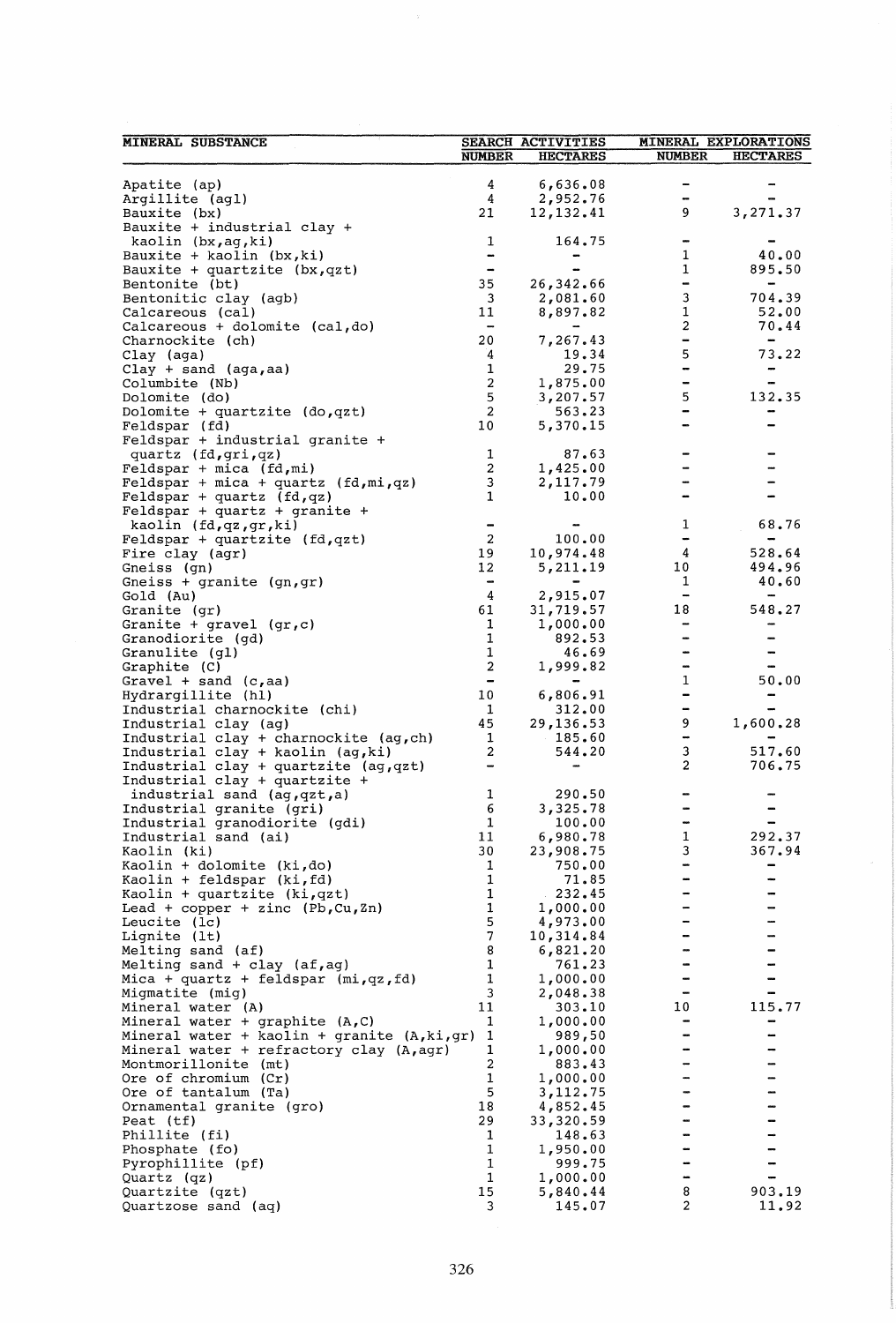| 760.82<br>Slate + $qold$ + zinc + copper $(ad, Au, Zn, Cu)$ 1 |    | 31.41                                                     |
|---------------------------------------------------------------|----|-----------------------------------------------------------|
|                                                               |    |                                                           |
|                                                               |    |                                                           |
|                                                               |    |                                                           |
| 12                                                            |    |                                                           |
|                                                               |    | 17.32                                                     |
| me                                                            |    | 11.88                                                     |
|                                                               | 23 | 543.68                                                    |
|                                                               |    |                                                           |
|                                                               |    |                                                           |
| Quartzose sand + clay + granite $(aq, aq, qr)$ 1              |    |                                                           |
|                                                               |    | 218.63<br>228.81<br>10.80<br>37.50<br>21,438.53<br>955.23 |

Table 1 - The mineral substances in search activities or in mineral explorations in the Paraiba Valley.



Figure 1 - Distibution of the mineral substances in explorations related to the number of activities and value in hectares.

One other mineral substance enough searched in the Paraiba Valley, is the sand for the high quality by absent of ferruginous impurity. The sand search activities, mainly in the western portion of the studied area, is function of the proximity of Sao Paulo city, principal consumer center.

The relation of almost 4 mineral search Interaction of dimose 4 minerar search activities for each mining today<br>existent, its enough preoccupying, principally on the region constitute by sedimentary rocks of the Tertiary Taubate Basin, coincidentally with the region highly inhabited and the most advanced region of studied area.

Its permitted to comment wich currently the exploration activities, in relation of land use is controllable with the use of control actions for the attendance of the recovery plan of the possible impact caused to physical environment.

An ancient problem of the sand exploration through the dredging of the watercourse, bacause of the revolution of inconsolidated sediments, inclusive the one past deposition of chemical insoluble<br>products launched for the industries. products launched for the industries. These problems are larger in that regions where are does capitation of water for where are does capitation of water form Paraiba do SuI River.